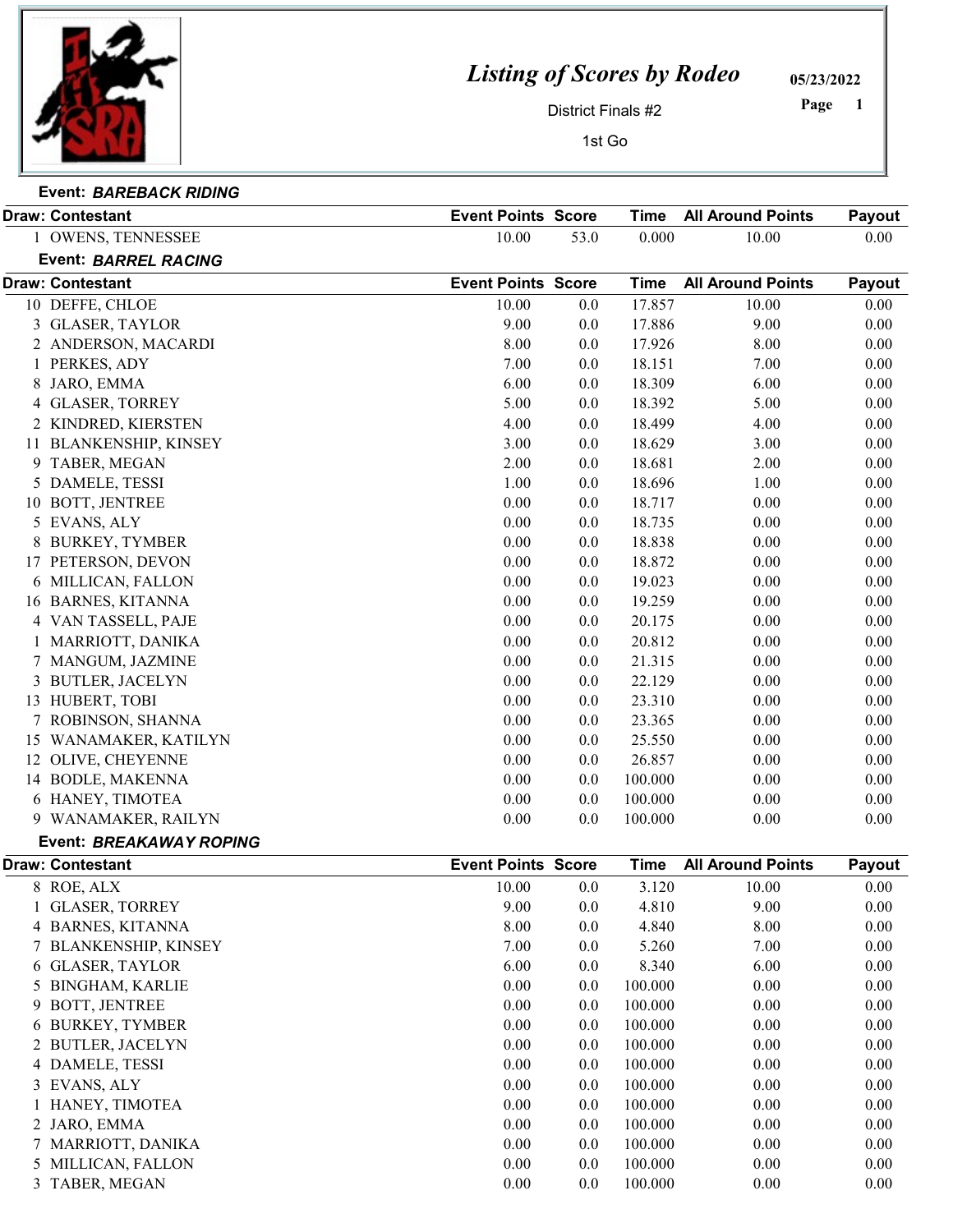

## Listing of Scores by Rodeo

05/23/2022

District Finals #2

 Page

1st Go

|    | Event: BULL RIDING             |                           |      |             |                          |        |
|----|--------------------------------|---------------------------|------|-------------|--------------------------|--------|
|    | <b>Draw: Contestant</b>        | <b>Event Points Score</b> |      | <b>Time</b> | <b>All Around Points</b> | Payout |
|    | 2 FIRTH, CAMREN                | 10.00                     | 41.0 | 0.000       | 10.00                    | 0.00   |
|    | 4 HOPSON, JOHNATHAN            | 0.00                      | 0.0  | 0.000       | 0.00                     | 0.00   |
|    | 1 LIERMAN, WYATT               | 0.00                      | 0.0  | 0.000       | 0.00                     | 0.00   |
|    | 6 OWENS, TENNESSEE             | 0.00                      | 0.0  | 0.000       | 0.00                     | 0.00   |
|    | 5 SIMPER, CARSON               | 0.00                      | 0.0  | 0.000       | 0.00                     | 0.00   |
|    | 3 TAYLOR, TUCKER               | 0.00                      | 0.0  | 0.000       | 0.00                     | 0.00   |
|    | Event: GOAT TYING              |                           |      |             |                          |        |
|    | <b>Draw: Contestant</b>        | <b>Event Points Score</b> |      | <b>Time</b> | <b>All Around Points</b> | Payout |
|    | 4 BURKEY, TYMBER               | 10.00                     | 0.0  | 8.420       | 10.00                    | 0.00   |
|    | 7 MILLICAN, FALLON             | 9.00                      | 0.0  | 9.560       | 9.00                     | 0.00   |
|    | 6 BOTT, JENTREE                | 8.00                      | 0.0  | 9.720       | 8.00                     | 0.00   |
|    | 5 ROBINSON, SHANNA             | 7.00                      | 0.0  | 10.040      | 7.00                     | 0.00   |
| 3  | <b>BARNES, KITANNA</b>         | 6.00                      | 0.0  | 10.330      | 6.00                     | 0.00   |
| 10 | <b>GLASER, TORREY</b>          | 5.00                      | 0.0  | 10.360      | 5.00                     | 0.00   |
| 8  | ANDERSON, MACARDI              | 4.00                      | 0.0  | 10.610      | 4.00                     | 0.00   |
|    | 2 TABER, MEGAN                 | 3.00                      | 0.0  | 11.520      | 3.00                     | 0.00   |
|    | 1 HUBERT, TOBI                 | 2.00                      | 0.0  | 11.830      | 2.00                     | 0.00   |
|    | 5 EVANS, ALY                   | 1.00                      | 0.0  | 11.900      | 1.00                     | 0.00   |
|    | 6 DAMELE, TESSI                | 0.00                      | 0.0  | 12.390      | 0.00                     | 0.00   |
|    | 3 MARRIOTT, DANIKA             | 0.00                      | 0.0  | 12.650      | 0.00                     | 0.00   |
| 8  | <b>GLASER, TAYLOR</b>          | 0.00                      | 0.0  | 12.810      | 0.00                     | 0.00   |
|    | 7 BLANKENSHIP, KINSEY          | 0.00                      | 0.0  | 15.830      | 0.00                     | 0.00   |
|    | 2 OLIVE, CHEYENNE              | 0.00                      | 0.0  | 15.850      | 0.00                     | 0.00   |
|    | 1 BUTLER, JACELYN              | 0.00                      | 0.0  | 100.000     | 0.00                     | 0.00   |
|    | 4 KINDRED, KIERSTEN            | 0.00                      | 0.0  | 100.000     | 0.00                     | 0.00   |
|    | 9 ROE, ALX                     | 0.00                      | 0.0  | 100.000     | 0.00                     | 0.00   |
|    | Event: JH BARE BACK            |                           |      |             |                          |        |
|    | <b>Draw: Contestant</b>        | <b>Event Points Score</b> |      | <b>Time</b> | <b>All Around Points</b> | Payout |
|    | 4 WELLS, BRITT                 | 10.00                     | 43.0 | 0.000       | 10.00                    | 0.00   |
|    | 3 MOLT, JAMES                  | 0.00                      | 0.0  | 0.000       | 0.00                     | 0.00   |
|    | 2 OLIVE, LANE                  | 0.00                      | 0.0  | 0.000       | 0.00                     | 0.00   |
|    | 1 OWEN, JASPER                 | 0.00                      | 0.0  | 0.000       | 0.00                     | 0.00   |
|    | <b>Event: JH BARREL RACING</b> |                           |      |             |                          |        |
|    | Draw: Contestant               | <b>Event Points Score</b> |      | <b>Time</b> | <b>All Around Points</b> | Payout |
|    | 9 ROBINSON, BAILEY             | 10.00                     | 0.0  | 17.901      | 10.00                    | 0.00   |
|    | 13 CAHALA, ANNIE               | 9.00                      | 0.0  | 17.927      | 9.00                     | 0.00   |
|    | 19 GRAYBEAL, ADALYNN           | 8.00                      | 0.0  | 18.277      | 8.00                     | 0.00   |
|    | CONNER, SAIGE                  | 7.00                      | 0.0  | 18.434      | 7.00                     | 0.00   |
|    | 10 CARMICHAEL, ADDISON         | 6.00                      | 0.0  | 18.642      | 6.00                     | 0.00   |
|    | 5 CLARK, ADDISYN               | 5.00                      | 0.0  | 19.488      | 5.00                     | 0.00   |
|    | 12 WHITTIER, ABBIGAIL          | 4.00                      | 0.0  | 19.577      | 4.00                     | 0.00   |
|    | 14 PALMER, RAYLEE              | 3.00                      | 0.0  | 20.047      | 3.00                     | 0.00   |
|    | 6 HUNT, BROOKLYN               | 2.00                      | 0.0  | 20.361      | 2.00                     | 0.00   |
|    | 20 STANLEY, NARYAH             | 1.00                      | 0.0  | 20.813      | 1.00                     | 0.00   |
|    | 22 KINDRED, RAELYN             | 0.00                      | 0.0  | 21.539      | 0.00                     | 0.00   |
|    | 21 ELISON, ANNALEE             | 0.00                      | 0.0  | 21.931      | 0.00                     | 0.00   |
|    | 23 HOSKOVEC, PIPER             | 0.00                      | 0.0  | 22.503      | 0.00                     | 0.00   |
|    | 15 RACE, TOTTIE                | 0.00                      | 0.0  | 22.529      | 0.00                     | 0.00   |
|    | 2 OWEN, EMMA                   | 0.00                      | 0.0  | 22.693      | 0.00                     | 0.00   |
|    |                                |                           |      |             |                          |        |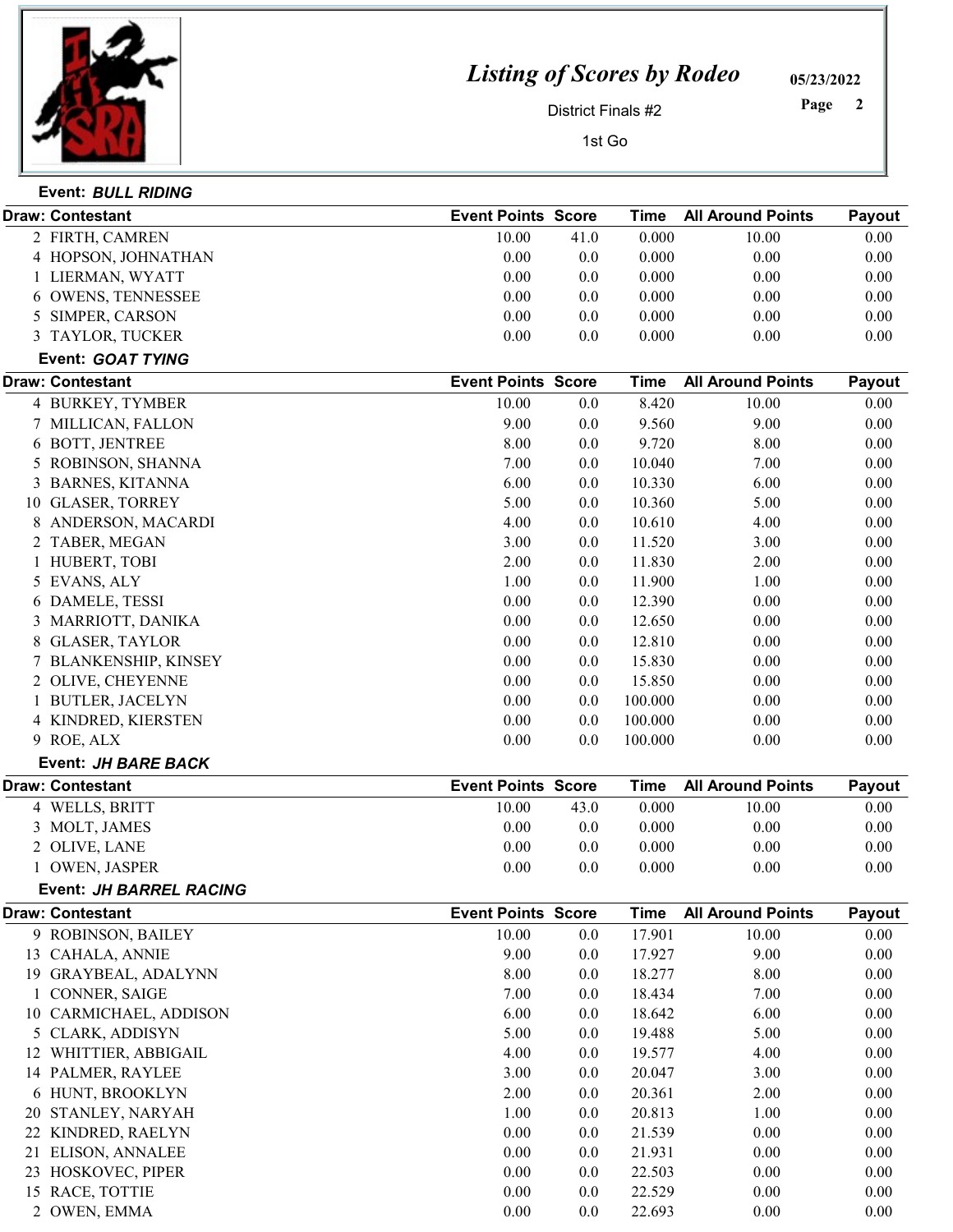|                                                     | <b>Listing of Scores by Rodeo</b> |                    |                    | 05/23/2022               |              |
|-----------------------------------------------------|-----------------------------------|--------------------|--------------------|--------------------------|--------------|
|                                                     |                                   | District Finals #2 |                    | Page                     | 3            |
|                                                     |                                   | 1st Go             |                    |                          |              |
| 4 PATTON, CHAILEY                                   | 0.00                              | 0.0                | 23.016             | 0.00                     | 0.00         |
| PATTON, JAELYNN<br>3                                | 0.00                              | 0.0                | 24.585             | 0.00                     | 0.00         |
| 18 CLARK, ASPYN                                     | 0.00                              | 0.0                | 24.846             | 0.00                     | 0.00         |
| 7 FREIBERG, ALEENA                                  | 0.00                              | 0.0                | 25.376             | 0.00                     | 0.00         |
| 8 RACE, BELLA                                       | 0.00                              | 0.0                | 27.381             | 0.00                     | 0.00         |
| 17 GAGE, MYLEE                                      | 0.00                              | 0.0                | 27.956             | 0.00                     | 0.00         |
| 11 BUTLER, AVORIE                                   | 0.00                              | 0.0                | 100.000            | 0.00                     | 0.00         |
| 16 HOYER, LACIE                                     | 0.00                              | 0.0                | 100.000            | 0.00                     | 0.00         |
|                                                     |                                   |                    |                    |                          |              |
| Event: JH BOYS BREAKAWAY<br><b>Draw: Contestant</b> | <b>Event Points Score</b>         |                    | <b>Time</b>        | <b>All Around Points</b> | Payout       |
| 9 ZUNINO, AIDAN                                     | 10.00                             | 0.0                | 3.990              | 10.00                    | 0.00         |
| 6 PAVKOV, JOE                                       | 9.00                              | 0.0                | 4.680              | 9.00                     | 0.00         |
| 2 TURNER, NASH                                      | 8.00                              | 0.0                | 6.550              | 8.00                     | 0.00         |
| 5 OWEN, RODEE                                       | 7.00                              | 0.0                | 7.910              | 7.00                     | 0.00         |
| <b>CURTIS, JACE</b><br>4                            | 0.00                              | 0.0                | 100.000            | 0.00                     | 0.00         |
| 7 MATSON, LUKE                                      | 0.00                              | 0.0                | 100.000            | 0.00                     | 0.00         |
| <b>OWEN, JASPER</b><br>8                            | 0.00                              | 0.0                | 100.000            | 0.00                     | 0.00         |
| SMITH, TREY                                         | 0.00                              | 0.0                | 100.000            | 0.00                     | 0.00         |
| 3 MELO, RJ                                          | 0.00                              | 0.0                | 100.000            | 0.00                     | 0.00         |
| Event: JH BOYS GOAT TYING                           |                                   |                    |                    |                          |              |
| <b>Draw: Contestant</b>                             | <b>Event Points Score</b>         |                    | <b>Time</b>        | <b>All Around Points</b> | Payout       |
| 7 ZUNINO, AIDAN                                     | 10.00                             | 0.0                | 12.040             | 10.00                    | 0.00         |
| SMITH, TREY<br>8                                    | 9.00                              | 0.0                | 12.450             | 9.00                     | 0.00         |
| 1 CURTIS, RIO                                       | 8.00                              | 0.0                | 12.830             | 8.00                     | 0.00         |
| 11 MATSON, LUKE                                     | 7.00                              | 0.0                | 13.220             | 7.00                     | 0.00         |
| 9 TURNER, NASH                                      | 6.00                              | 0.0                | 13.890             | 6.00                     | 0.00         |
| 10 OWEN, RODEE                                      | 5.00                              | 0.0                | 14.180             | 5.00                     | 0.00         |
| 13 PAVKOV, JOE                                      | 4.00                              | 0.0                | 14.570             | 4.00                     | 0.00         |
| 2 WELLS, CON                                        | 3.00                              | 0.0                | 17.740             | 3.00                     | 0.00         |
| TURNER, CREW<br>6                                   | 2.00                              | 0.0                | 22.030             | 2.00                     | 0.00         |
| 4 OWEN, JASPER                                      | 1.00                              | 0.0                | 23.180             | 1.00                     | 0.00         |
| 5 CONNER, BLAZE                                     | 0.00                              | 0.0                | 100.000            | 0.00                     | 0.00         |
| 12 CURTIS, JACE                                     | 0.00                              | 0.0                | 100.000            | 0.00                     | 0.00         |
| 3 WELLS, BRITT                                      | 0.00                              | 0.0                | 100.000            | 0.00                     | 0.00         |
| Event: JH BULL RIDING                               |                                   |                    |                    |                          |              |
| <b>Draw: Contestant</b>                             | <b>Event Points Score</b>         |                    | <b>Time</b>        | <b>All Around Points</b> | Payout       |
| 3 HANEY, WYLEE                                      | 10.00                             | 54.0               | 0.000              | 10.00                    | 0.00         |
| WELLS, BRITT                                        | 9.00                              | 53.0               | 0.000              | 9.00                     | 0.00         |
| 2 OLIVE, LANE                                       | 8.00                              | 38.0               | 0.000              | 8.00                     | 0.00         |
| 4 OWEN, RODEE                                       | 0.00                              | 0.0                | 0.000              | 0.00                     | 0.00         |
| Event: JH CHUTE DOGGING                             |                                   |                    |                    |                          |              |
| <b>Draw: Contestant</b>                             | <b>Event Points Score</b>         |                    | Time               | <b>All Around Points</b> | Payout       |
| 2 CURTIS, RIO                                       | 10.00                             | 0.0                | 15.020             | 10.00                    | 0.00         |
| 4 PAVKOV, JOE                                       | 9.00                              | 0.0                | 22.790             | 9.00                     | 0.00         |
| 5 WELLS, BRITT                                      | 0.00                              | 0.0                | 100.000            | 0.00                     | 0.00         |
| 3 ZUNINO, AIDAN                                     | 0.00                              | 0.0                | 100.000            | 0.00                     | 0.00         |
| 1 CONNER, BLAZE                                     | 0.00                              | 0.0                | 100.000            | 0.00                     | 0.00         |
| Event: JH GIRLS BREAKAWAY                           |                                   |                    |                    |                          |              |
| <b>Draw: Contestant</b>                             | <b>Event Points Score</b>         |                    | <b>Time</b>        | <b>All Around Points</b> | Payout       |
| 3 CLARK, ADDISYN                                    | 0.00<br>0.00                      | 0.0                | 100.000<br>100.000 | 0.00<br>0.00             | 0.00<br>0.00 |
| 5 CLARK, ASPYN                                      |                                   | 0.0                |                    |                          |              |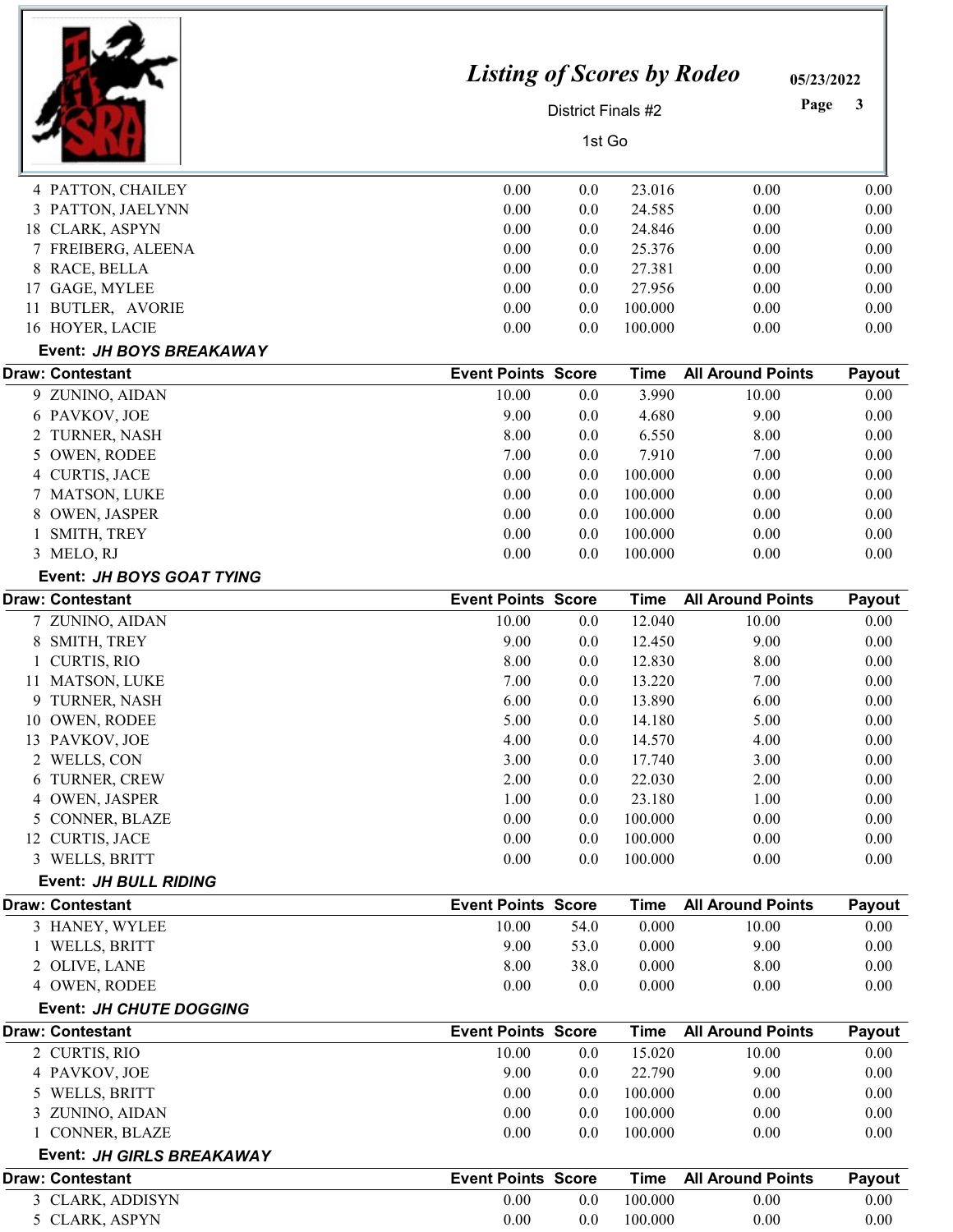|                                       | <b>Listing of Scores by Rodeo</b> |                    |                  | 05/23/2022               |              |
|---------------------------------------|-----------------------------------|--------------------|------------------|--------------------------|--------------|
|                                       |                                   | District Finals #2 |                  | Page                     | 4            |
|                                       |                                   | 1st Go             |                  |                          |              |
| 4 CONNER, SAIGE                       | 0.00                              | 0.0                | 100.000          | 0.00                     | 0.00         |
| <b>GRAYBEAL, ADALYNN</b>              | 0.00                              | 0.0                | 100.000          | 0.00                     | 0.00         |
| 2 OWEN, EMMA                          | 0.00                              | 0.0                | 100.000          | 0.00                     | 0.00         |
| 6 PALMER, RAYLEE                      | 0.00                              | 0.0                | 100.000          | 0.00                     | 0.00         |
| Event: JH GIRLS GOAT TYING            |                                   |                    |                  |                          |              |
| <b>Draw: Contestant</b>               | <b>Event Points Score</b>         |                    | <b>Time</b>      | <b>All Around Points</b> | Payout       |
| 15 ROBINSON, BAILEY                   | 10.00                             | 0.0                | 10.830           | 10.00                    | 0.00         |
| 5 CONNER, SAIGE                       | 9.00                              | 0.0                | 13.370           | 9.00                     | 0.00         |
| 4 ELISON, ANNALEE                     | 8.00                              | 0.0                | 14.570           | 8.00                     | 0.00         |
| PATTON, JAELYNN<br>8                  | 7.00                              | 0.0                | 15.170           | 7.00                     | 0.00         |
| CARMICHAEL, ADDISON                   | 6.00                              | 0.0                | 15.380           | 6.00                     | 0.00         |
| 7 FREIBERG, ALEENA                    | 5.00                              | 0.0                | 16.090           | 5.00                     | 0.00         |
| 12 BUTLER, AVORIE                     | 4.00                              | 0.0                | 16.600           | 4.00                     | 0.00         |
| 6 CLARK, ASPYN                        | 3.00                              | 0.0                | 16.990           | 3.00                     | 0.00         |
| 2 HUNT, BROOKLYN                      | 2.00                              | 0.0                | 18.840           | 2.00                     | 0.00         |
| 9 KINDRED, RAELYN                     | 1.00                              | 0.0                | 20.970           | 1.00                     | 0.00         |
| 10 STANLEY, NARYAH                    | 0.00                              | 0.0                | 21.900           | 0.00                     | 0.00         |
| 3 OWEN, EMMA                          | 0.00                              | 0.0                | 23.870           | 0.00                     | 0.00         |
| 11 PATTON, CHAILEY                    | 0.00                              | 0.0                | 23.950           | 0.00                     | 0.00         |
| 14 CLARK, ADDISYN                     | 0.00                              | 0.0                | 100.000          | 0.00                     | 0.00         |
| 16 GRAYBEAL, ADALYNN                  | 0.00                              | 0.0                | 100.000          | 0.00                     | 0.00         |
| 13 GAGE, MYLEE                        | 0.00                              | 0.0                | 100.000          | 0.00                     | 0.00         |
| Event: JH POLE BENDING                |                                   |                    |                  |                          |              |
| <b>Draw: Contestant</b>               | <b>Event Points Score</b>         |                    | <b>Time</b>      | <b>All Around Points</b> | Payout       |
| 2 GRAYBEAL, ADALYNN                   | 10.00                             | 0.0                | 21.857           | 10.00                    | 0.00         |
| 19 CARMICHAEL, ADDISON                | 9.00                              | $0.0\,$            | 23.138           | 9.00                     | 0.00         |
| 16 CLARK, ADDISYN                     | 8.00                              | 0.0                | 24.717           | 8.00                     | 0.00         |
| 3 OWEN, EMMA                          | 7.00                              | 0.0                | 25.498           | 7.00                     | 0.00         |
| 9 BUTLER, AVORIE                      | 6.00<br>5.00                      | 0.0                | 26.004<br>26.610 | 6.00                     | 0.00<br>0.00 |
| 12 STANLEY, NARYAH<br>17 CLARK, ASPYN | 4.00                              | 0.0<br>0.0         | 27.204           | 5.00<br>4.00             | 0.00         |
| 11 KINDRED, RAELYN                    | 3.00                              | 0.0                | 27.370           | 3.00                     | 0.00         |
| 8 PATTON, CHAILEY                     | 2.00                              | 0.0                | 27.888           | 2.00                     | 0.00         |
| 10 RACE, TOTTIE                       | 1.00                              | $0.0\,$            | 29.487           | 1.00                     | 0.00         |
| 4 FREIBERG, ALEENA                    | 0.00                              | $0.0\,$            | 29.839           | 0.00                     | 0.00         |
| 7 ROBINSON, BAILEY                    | 0.00                              | 0.0                | 31.920           | 0.00                     | 0.00         |
| 1 ELISON, ANNALEE                     | 0.00                              | 0.0                | 32.100           | 0.00                     | 0.00         |
| 15 HUNT, BROOKLYN                     | 0.00                              | 0.0                | 33.478           | 0.00                     | 0.00         |
| 6 PATTON, JAELYNN                     | 0.00                              | 0.0                | 34.260           | 0.00                     | 0.00         |
| 14 WHITTIER, ABBIGAIL                 | 0.00                              | 0.0                | 35.005           | 0.00                     | 0.00         |
| 18 CONNER, SAIGE                      | 0.00                              | 0.0                | 39.769           | 0.00                     | 0.00         |
| 13 GAGE, MYLEE                        | 0.00                              | 0.0                | 100.000          | 0.00                     | 0.00         |
| 5 RACE, BELLA                         | 0.00                              | 0.0                | 100.000          | 0.00                     | 0.00         |
| <b>Event: JH SADDLE BRONC</b>         |                                   |                    |                  |                          |              |
| <b>Draw: Contestant</b>               | <b>Event Points Score</b>         |                    | <b>Time</b>      | <b>All Around Points</b> | Payout       |
| 1 OWEN, RODEE                         | 0.00                              | 0.0                | 0.000            | 0.00                     | 0.00         |
| Event: JH TEAM ROPING                 |                                   |                    |                  |                          |              |
| <b>Draw: Contestant</b>               | <b>Event Points Score</b>         |                    | <b>Time</b>      | <b>All Around Points</b> | Payout       |
| 1 CURTIS, RIO $(1)$                   | 10.00                             | 0.0                | 12.100           | 10.00                    | 0.00         |
| 1 CONNER, BLAZE (2)                   | 10.00                             | 0.0                | 12.100           | 10.00                    | 0.00         |
| 2 PAVKOV, JOE (1)                     | 9.00                              | 0.0                | 12.930           | 9.00                     | 0.00         |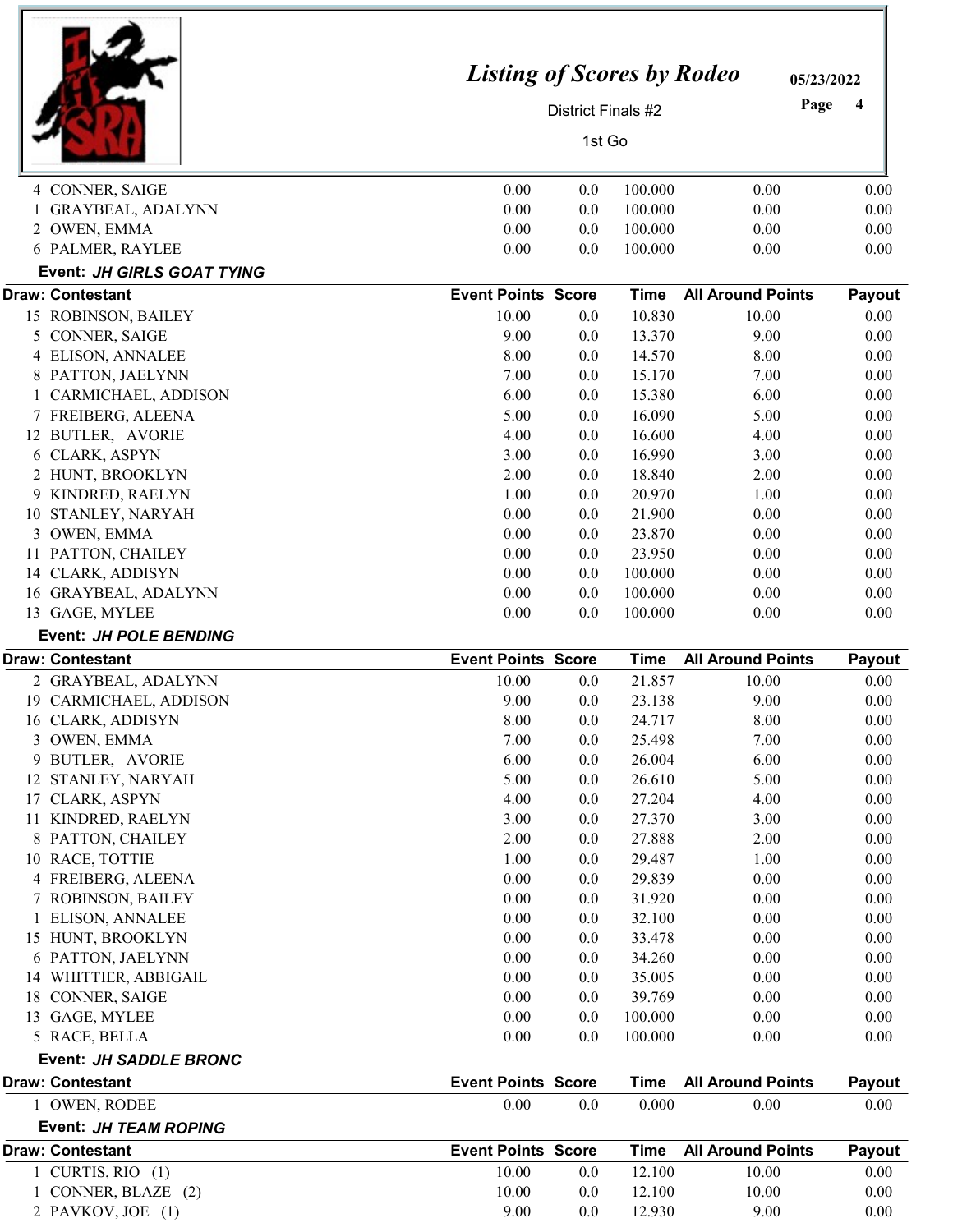|                                                   | <b>Listing of Scores by Rodeo</b>  |                    |                       |                                   | 05/23/2022     |
|---------------------------------------------------|------------------------------------|--------------------|-----------------------|-----------------------------------|----------------|
|                                                   |                                    | District Finals #2 |                       |                                   | Page<br>5      |
|                                                   |                                    | 1st Go             |                       |                                   |                |
| 2 SMITH, TREY (2)                                 | 9.00                               | 0.0                | 12.930                | 9.00                              | 0.00           |
| 4 MATSON, LUKE (1)                                | 0.00                               | 0.0                | 100.000               | 0.00                              | 0.00           |
| 5 TURNER, CREW (1)                                | 0.00                               | 0.0                | 100.000               | 0.00                              | 0.00           |
| CURTIS, JACE (1)                                  | 0.00                               | 0.0                | 100.000               | 0.00                              | 0.00           |
| 0 PARTNER JH 1, DRAW (2)                          | 0.00                               | 0.0                | 100.000               | 0.00                              | 0.00           |
| TURNER, NASH (2)<br>5                             | 0.00                               | 0.0                | 100.000               | 0.00                              | 0.00           |
| 4 ZUNINO, AIDAN (2)                               | 0.00                               | 0.0                | 100.000               | 0.00                              | 0.00           |
| 3 PARTNER JH 2, DRAW (2)                          | 0.00                               | 0.0                | 100.000               | 0.00                              | 0.00           |
| Event: JH TIE DOWN ROPING                         |                                    |                    |                       |                                   |                |
| <b>Draw: Contestant</b>                           | <b>Event Points Score</b>          |                    | <b>Time</b>           | <b>All Around Points</b>          | Payout         |
| 1 TURNER, CREW                                    | 10.00                              | 0.0                | 33.760                | 10.00                             | 0.00           |
| 2 CONNER, BLAZE                                   | 0.00                               | 0.0                | 100.000               | 0.00                              | 0.00           |
| 3 CURTIS, RIO                                     | 0.00                               | 0.0                | 100.000               | 0.00                              | 0.00           |
| <b>Event: POLE BENDING</b>                        |                                    |                    |                       |                                   |                |
| <b>Draw: Contestant</b><br>5 DEFFE, CHLOE         | <b>Event Points Score</b><br>10.00 | 0.0                | <b>Time</b><br>20.629 | <b>All Around Points</b><br>10.00 | Payout<br>0.00 |
| 17 ROBINSON, SHANNA                               | 9.00                               | 0.0                | 22.044                | 9.00                              | 0.00           |
| 2 BARNES, KITANNA                                 | 8.00                               | 0.0                | 22.551                | 8.00                              | 0.00           |
| 7 MILLICAN, FALLON                                | 7.00                               | 0.0                | 22.647                | 7.00                              | 0.00           |
| 5 BOTT, JENTREE                                   | 6.00                               | 0.0                | 22.880                | 6.00                              | 0.00           |
| 2 PETERSON, DEVON                                 | 5.00                               | 0.0                | 22.969                | 5.00                              | 0.00           |
|                                                   | 4.00                               |                    | 23.211                |                                   |                |
| 16 EVANS, ALY<br>6 TABER, MEGAN                   | 3.00                               | 0.0                | 23.214                | 4.00                              | 0.00           |
| 13 DAMELE, TESSI                                  |                                    | 0.0                |                       | 3.00                              | 0.00           |
|                                                   | 2.00                               | $0.0\,$            | 23.519                | 2.00                              | 0.00           |
| 8 BURKEY, TYMBER                                  | 1.00                               | 0.0                | 23.531                | 1.00                              | 0.00           |
| 12 WANAMAKER, RAILYN                              | 0.00                               | $0.0\,$            | 25.624                | 0.00                              | 0.00           |
| 4 ANDERSON, MACARDI                               | 0.00                               | 0.0                | 25.745                | 0.00                              | 0.00           |
| 9 VAN TASSELL, PAJE                               | 0.00                               | 0.0                | 26.004                | 0.00                              | 0.00           |
| 3 GLASER, TAYLOR                                  | 0.00                               | 0.0                | 26.718                | 0.00                              | 0.00           |
| 11 JARO, EMMA                                     | 0.00                               | 0.0                | 26.844                | 0.00                              | 0.00           |
| 1 HUBERT, TOBI                                    | 0.00                               | 0.0                | 27.046                | 0.00                              | 0.00           |
| 14 KINDRED, KIERSTEN                              | 0.00                               | 0.0                | 27.658                | 0.00                              | 0.00           |
| 1 BUTLER, JACELYN                                 | 0.00                               | 0.0                | 30.069                | 0.00                              | 0.00           |
| 10 GLASER, TORREY                                 | 0.00                               | 0.0                | 31.963                | 0.00                              | 0.00           |
| 15 OLIVE, CHEYENNE                                | 0.00                               | $0.0\,$            | 32.418                | 0.00                              | 0.00           |
| 3 MARRIOTT, DANIKA                                | 0.00                               | 0.0                | 32.613                | 0.00                              | 0.00           |
| 6 MANGUM, JAZMINE                                 | 0.00                               | 0.0                | 33.142                | 0.00                              | 0.00           |
| 18 WANAMAKER, KATILYN                             | 0.00                               | 0.0                | 50.770                | 0.00                              | 0.00           |
| 4 BODLE, MAKENNA                                  | 0.00                               | 0.0                | 100.000               | 0.00                              | 0.00           |
| 7 PERKES, ADY                                     | 0.00                               | 0.0                | 100.000               | 0.00                              | 0.00           |
| Event: STEER WRESTLING<br><b>Draw: Contestant</b> | <b>Event Points Score</b>          |                    | <b>Time</b>           | <b>All Around Points</b>          |                |
| 3 DAMELE, SAM                                     | 10.00                              | 0.0                | 5.470                 | 10.00                             | Payout<br>0.00 |
| 2 GILLETTE, TAYT                                  | 0.00                               | 0.0                | 100.000               | 0.00                              | 0.00           |
| 1 KINDRED, KAYDEN                                 | 0.00                               | 0.0                | 100.000               | 0.00                              | 0.00           |
| 4 RIDLEY, CJ                                      | 0.00                               | 0.0                | 100.000               | 0.00                              | 0.00           |
| Event: TEAM ROPING                                |                                    |                    |                       |                                   |                |
| <b>Draw: Contestant</b>                           | <b>Event Points Score</b>          |                    | <b>Time</b>           | <b>All Around Points</b>          | Payout         |
| 2 ROE, ALX (1)                                    | 10.00                              | 0.0                | 8.530                 | 10.00                             | 0.00           |
| 2 WEAVER, WESTON (2)                              | 10.00                              | 0.0                | 8.530                 | 10.00                             | 0.00           |
| 3 MILLICAN, FALLON (1)                            | 9.00                               | 0.0                | 17.540                | 9.00                              | 0.00           |